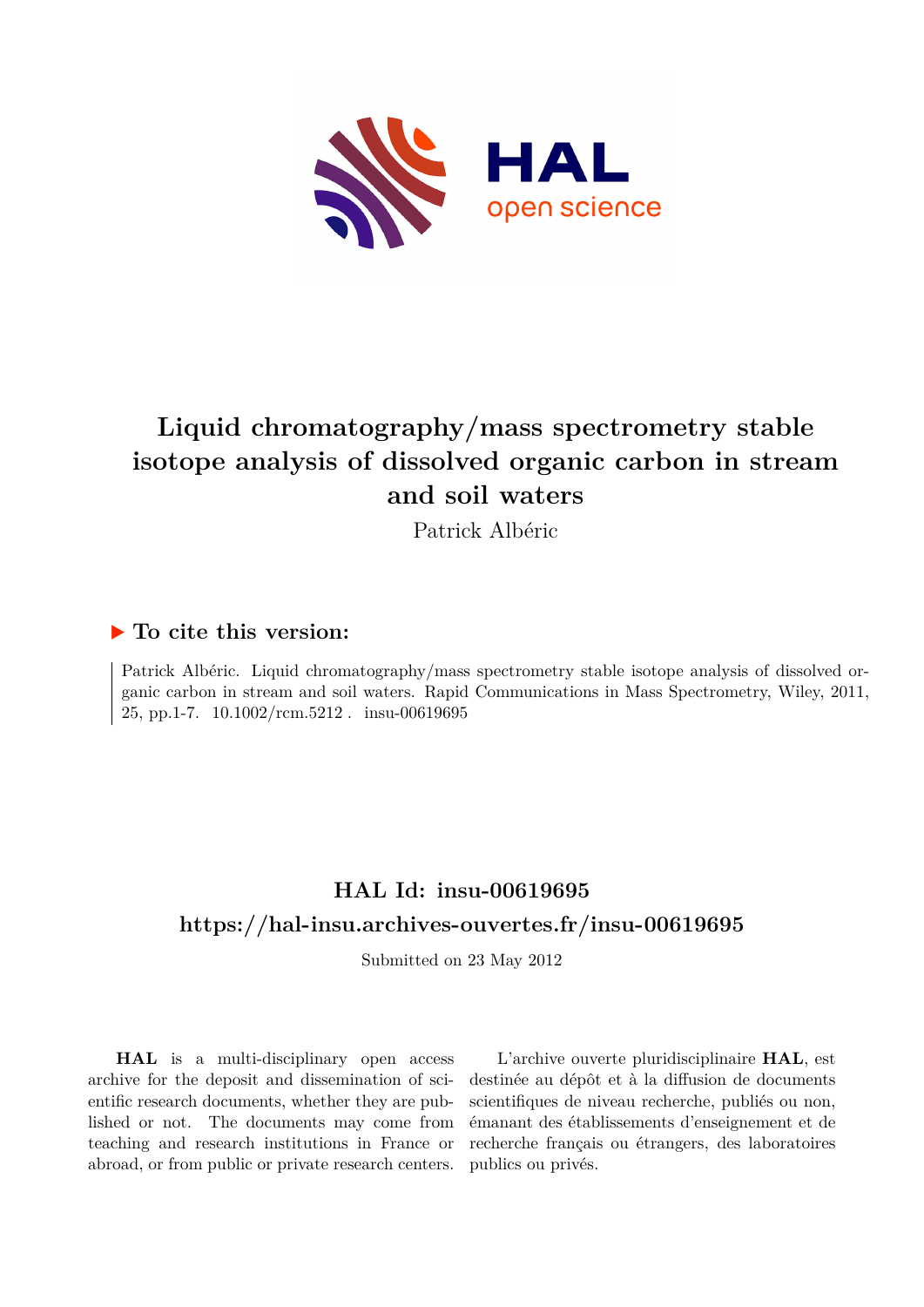## LC/MS stable isotope analysis of dissolved organic carbon in stream and soil waters

### Patrick Albéric

Université d'Orléans-CNRS/INSU UMR 6113, Institut des Sciences de la Terre d'Orléans (ISTO) 1A rue de la férollerie, 45071 Orléans cedex2, France. patrick.alberic@univ-orleans.fr

A commercial interface coupling liquid chromatography (LC) to a continuous-flow isotope ratio mass spectrometer (IRMS) was used to analyse  $\delta^{13}C$  of dissolved organic carbon (DOC) in natural waters. Stream and soil waters from a farmland plot in a hedgerow landscape were selected for application. Based on wet chemical oxidation of dissolved organics the LC-IRMS interface allows on-line injection of small volumes of water samples, oxidation reaction to produce  $CO_2$  and gas transfer to the IRMS. In flow injection analysis (FIA) mode, bulk DOC  $\delta^{13}$ C analysis was performed on up to 100 µL aqueous sample in the range of DOC concentration in fresh waters (1-10 mg C.L<sup>-1</sup>). Mapping DOC  $\delta^{13}$ C spatial distribution at the plot scale was made possible by this fairly quick method (10 min for triplicate) with little sample manipulation. The relative contributions of different plot sectors to the DOC pool in the stream draining the plot were tentatively inferred on the basis of  $\delta^{13}C$  differences between hydrophilic and hydrophobic components.

## key words : DOC  $\delta^{13}C$  , soilwater , LC-IRMS

Several methods coupling a dissolved organic carbon (DOC) analyzer to a continuous flow isotope ratio mass spectrometer (IRMS) have been developed.<sup>[1,2,3,4,5,6]</sup> As for quantitative DOC analysis, two types of methodologies can achieve organic carbon oxidation to  $CO_2$ :<sup>1,2</sup> (i) High temperature combustion (HTC) systems with cryogenic trapping before transfer to IRMS.<sup>4,5,6</sup> Refractory organic carbon may be better oxidized by HTC systems but isotopic values have to be corrected for a significant instrument blank depending on the volume of water injected and time of cryotrapping: $[4,5,6]$  (ii) Wet chemical oxidation (WCO) methods apply to larger sample volumes with variable persulphate reagent concentration in a closed reactor.<sup>[1,2,3]</sup> Blank corrections also need to be accounted for, mostly depending on reagent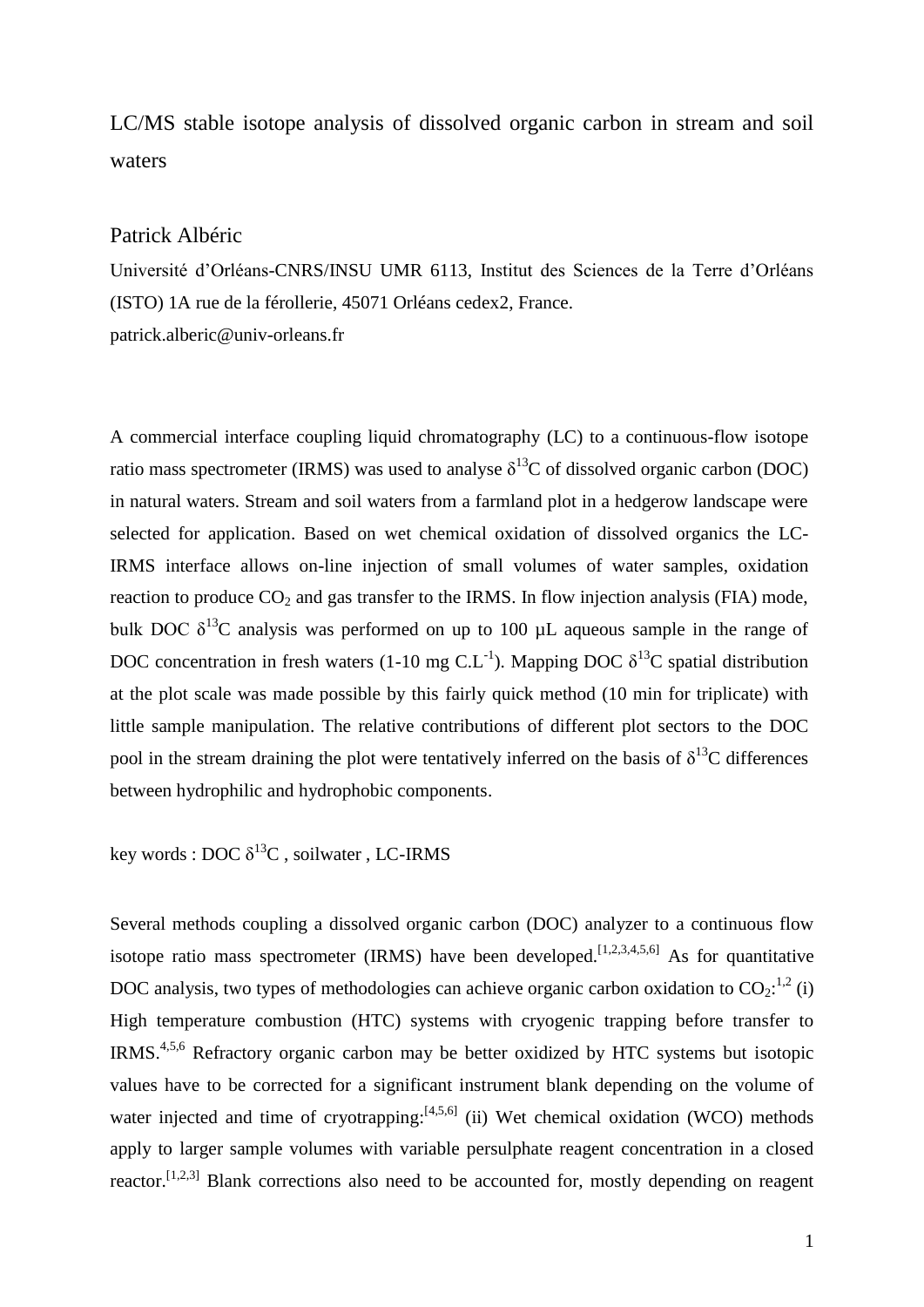volumes.[2,3] Both types of system can use reduction ovens and gas chromatographic separation before transfer to IRMS. The necessary complete purging of dissolved inorganic carbon (DIC) before DOC (more exactly non-purgeable organic carbon NPOC) analysis has to be done off-line by acid introduction in the sample before injection in HTC systems<sup>[5,6]</sup> but can be conducted on-line before introducing the oxidation reagent in the reactor for WCO systems, allowing in this case both DIC and DOC carbon isotopic analysis.<sup>[1,2,3]</sup>

In this work a commercial liquid chromatography (LC)-IRMS interface (LC IsoLink, Thermo Scientific, Bremen, Germany) was used to analyse the variation in DOC  $\delta^{13}C$  in stream and soil waters. The device, which was specially developed for on-line compound specific isotope analysis of water-soluble samples after LC separation<sup>[7]</sup>, can also be also used without column in bulk mode analysis for simple<sup>[7]</sup> as well as for macromolecular compounds.<sup>[8]</sup> In the field of complex raw samples the LC IsoLink interface has been already used for bulk carbon isotope ratio determination in alcoholic beverages.<sup>[9]</sup> The main advantage of this method is that the water sample is injected into a continuous flow of mobile phase (ultrapure deionised water) and reagents mixed at the entry of a heated capillary reactor connected on-line to an open-split coupling and the IRMS via a liquid/gas (water/He) membrane exchanger and a gas-drying unit (see Krummen et al. $^{[7]}$  for a detailed description).

The field study selected as an example for application was a farmland plot in which several sectors had been previously distinguished for their different characteristics (redox conditions, ionic strength, dissolved metals, water-table depth).<sup>[10]</sup> Factors controlling DOC in soils are complex and can be influenced by numerous parameters and processes such as substrate quality, decomposer community, adsorption in mineral soil horizons, pH, ionic strength, temperature, soil moisture, water fluxes and redox conditions<sup>[11,12]</sup> Some of these factors may also control the variation in the isotope composition of organic carbon in soil profiles. Rather than direct isotope fractionation mechanisms for which evidence is lacking,  $\left[13,14\right]$  the effects of selective sorption and/or preferential preservation of isotopically and chemically heterogeneous complex soil organic matter have been investigated, mostly through experiment.<sup>[15,16,17]</sup> Mapping DOC  $\delta^{13}$ C in soil water at the plot scale can be a complementary approach to decomposition or sorption experiments but will involve managing a large number of water samples. The aim of the present work was first to test the applicability of the LC IsoLink interface to such a soil water field study. As soils account for the principal source of DOC in streams, <sup>[18]</sup> the isotope composition of several organic fractions extracted from the water of the small creek draining the plot were compared to the soil water DOC obtained from the different sectors in the plot. Descriptions of the site, soil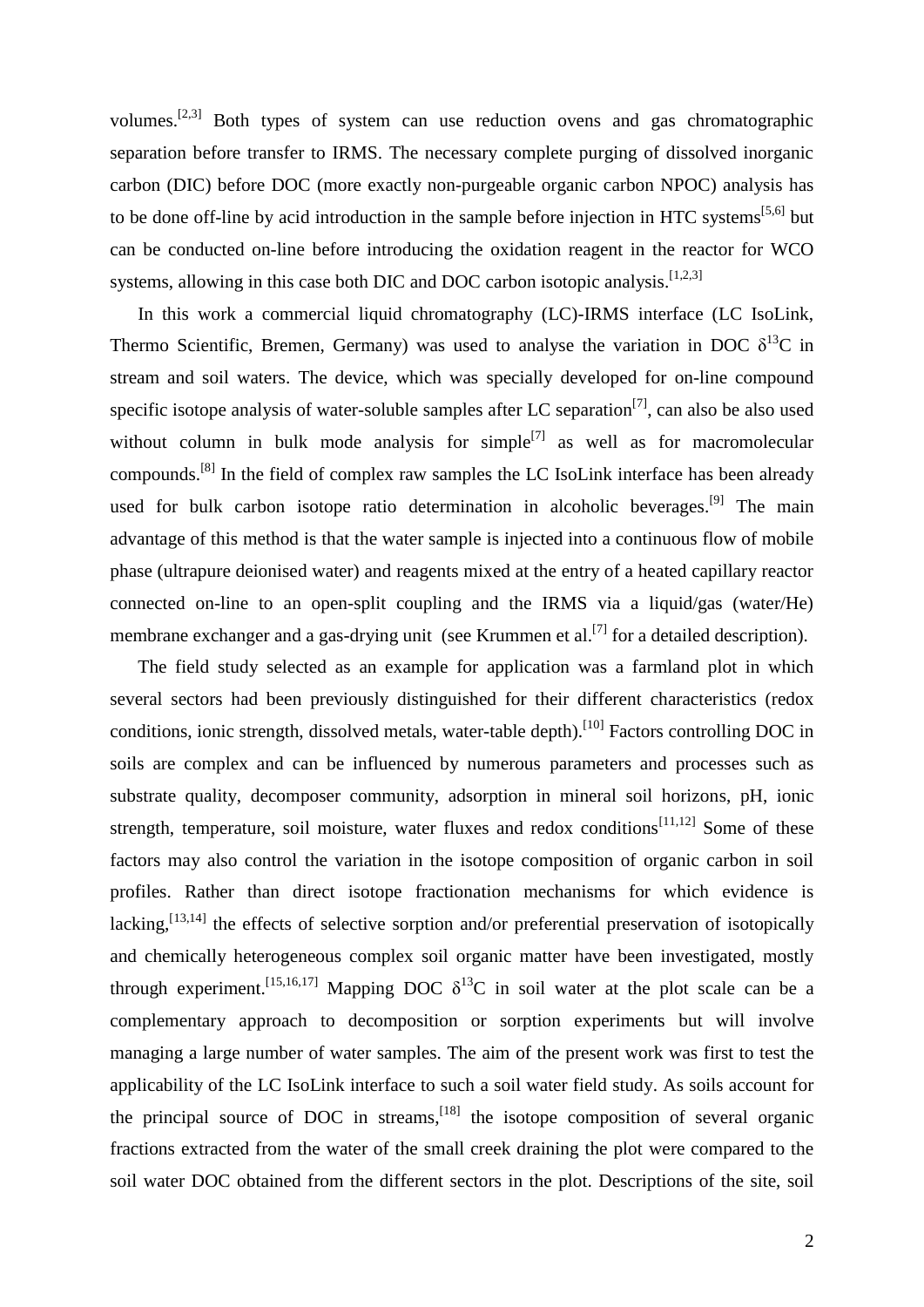horizons, and procedures of sampling or isolation of specific organic fractions (with XAD resins) preliminary to  $\delta^{13}$ C analysis will not be detailed in this paper. The objective was to describe the feasibility of analysing a large number of samples for DOC  $\delta^{13}C$  with small sample volumes at fresh water natural concentrations with a commercial LC-IRMS interface.

#### MATERIALS AND METHODS

#### **Site and soil description and water sampling**

The site and field work have been detailed elsewhere.<sup>[19,10]</sup> Briefly, the plot selected for the study is located on a hillside used as pasture in a hedgerow landscape. The soils are Planosols developed on altered gneisses and exhibit a stony horizon rich in Fe–Mn oxides overlaying a clayey B horizon supporting a seasonal water table in winter. Soil waters were collected below the water table from 80 cm depth to near the surface, free-flowing in auger-drilled holes. The volumes of water filling the auger holes were comprised between 0.1 and 2 liters. Landscapes marked by hedgerows (bocage landscape) are typically non-uniform areas in which the 3D distribution of soil horizons and anthropogenic structures (e.g. hedges, ditches or wheel ruts) affects the composition and circulation of water.<sup>[20]</sup> Based on water solute composition the plot was found to be subdivided into four geochemical sectors<sup>[10]</sup> (see Fig. 6 at the end of the paper): (i) A sector lined by hedges characterized by a deeper water table, higher dissolved oxygen content and ionic strength; (ii) a sector with higher DOC concentrations (green grass symbol in Fig. 6) spatially correlated with shallow soil water levels enhancing contact between soil solution and humic top soil horizons; (iii) a sector influenced by the upward infiltration of underground waters rich in reduced manganese in locations where the deep clayey B horizon is thinner or missing;  $[21]$  and finally (iv) 2 anoxic  $Fe<sup>2+</sup>$  and Mn<sup>2+</sup> rich spots closed to the bank of the stream. Each sector may contribute differently to the chemical composition of the stream water.

#### **Sample preparation**

Soil water subsamples for DOC analysis were filtered (0.45 μm) and acidified to pH 1-2 either with concentrated nitric or phosphoric acid (but not HCl so as to preserve persulphate oxidation efficiency, see below).

Separation of the different DOC fractions was made on larger volumes of water (about 7 L) sampled in the stream draining the plot. Hydrophobic (HPO) and transphilic (TPH) acids were recovered by tandem XAD8/XAD4 adsorption chromatography.<sup>[22]</sup> HPOacid and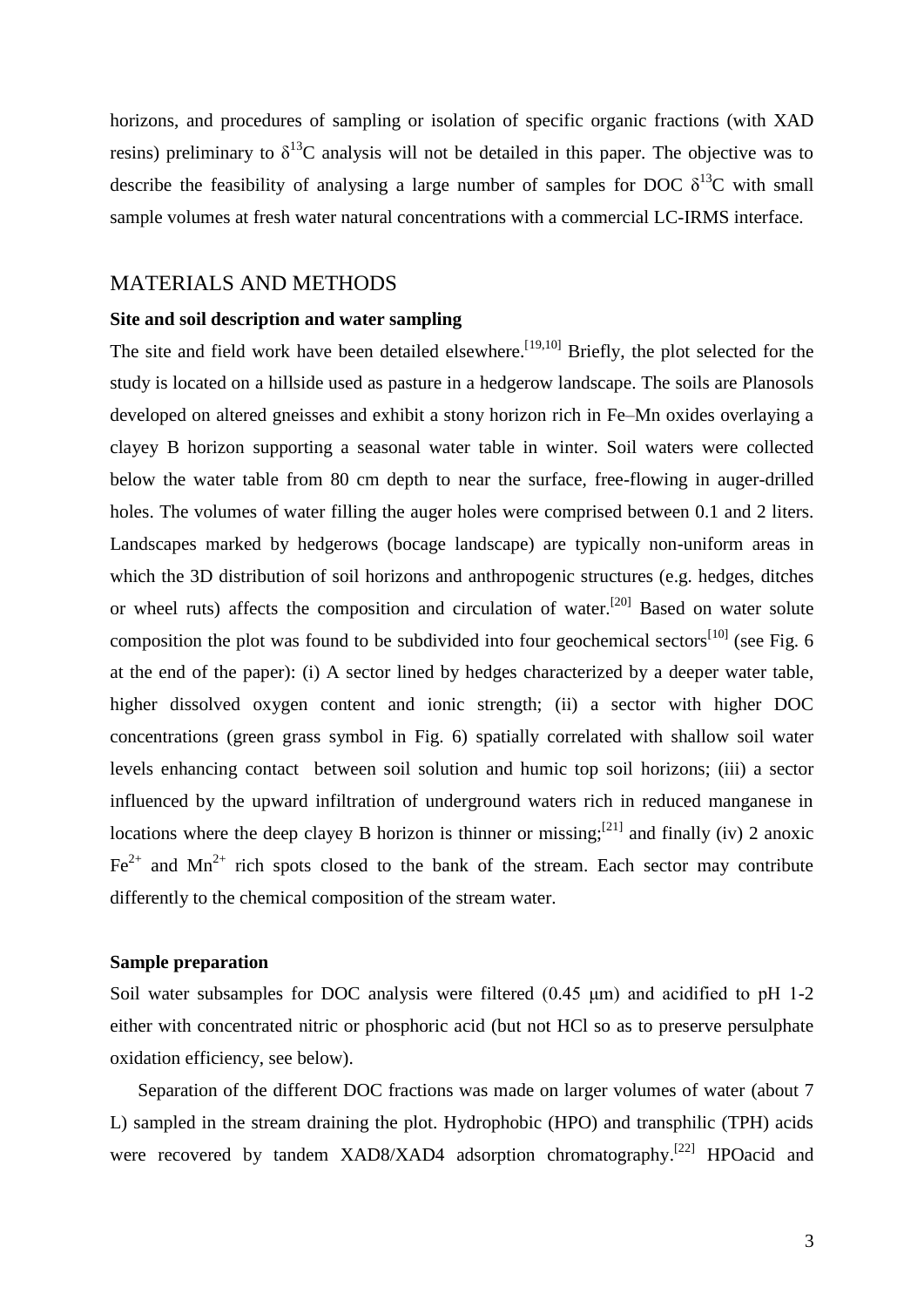TPHacid fractions were adsorbed at pH2 and then eluted in a small volume (50 mL) of basic solution (pH12) respectively from the XAD8 and the XAD4 resins (80 mL resin bed each). TPHacids are more hydrophilic than HPOacids. Other classically defined fractions<sup>[22]</sup> either remained in solution in the water passing through the tandem columns (i.e. the most hydrophilic compounds HPI) or were retained on the XAD8 resin (i.e. the more hydrophobic neutral compounds HPOneutral). In addition, analytical separation using only a small XAD8 column<sup>23</sup> yielded 50% of the HPOacid and 30% of the HPI+TPH.

## **DOC δ <sup>13</sup>C LC-IRMS analysis**

A system composed of an LC unit (Surveyor MS-pump with autosampler) coupled to a DeltaV-Advantage IRMS via a LC-IsoLink interface (all supplied by Thermo Scientific, Hanna-Kunath-Straße 11, Bremen, Germany) was used. Bulk analyses of DOC  $\delta^{13}C$  were run in flow injection analysis  $(FIA)^{[8]}$  mode (i.e. without column). Per mil (‰) deviations from the international standard Vienna Peedee Belemnite (VPDB) were calculated by the software Isodat (Thermo Scientific).  $\delta^{13}C$  standardization was done using IAEA (International Atomic Energy Agency) and USGS (US-Geological Survey) simple molecules and complex aquatic fulvic acids from IHSS (International Humic Substances Society).

Mobile phase (MilliQ water brought to pH2 with  $H_3PO_4$ ) and reagents (see Fig. 1 caption) were degassed under vacuum in a sonic bath and then permanently purged with He to prevent air regassing.<sup>[8,9]</sup> The LC flow rate was fixed at  $300 \mu L/min$  considering its influence on the signal intensity and  $\delta^{13}$ C values.<sup>8</sup> Flow rates were fixed at 50 $\mu$ L/min for the acid reagent and between 35 and 40  $\mu$ L/min for the oxidant reagent to maintain the signal for O<sub>2</sub> (m/z 32) at about 10 volts which is indicative of a sufficient level of oxidant through the reactor. The reactor temperature was set at 100°C. A sample volume up to 100 μL was routinely used to lower the detection limit to 0.5 mg C  $L^{-1}$ . Acidified samples were manually purged with He (for DIC-CO<sub>2</sub> elimination) in the autosampler 1.8 mL vials (during  $3-4$  min) prior to being place in the autosampler rack and injection. For organic concentrated fractions (HPOacid, TPHacid), 10 μL of sample diluted ten-fold with water were used. Each run started with 3 gas pulses for  $\delta^{13}$ C determination and ended with 2 for control; analysis of the sample in triplicate was completed in 10 minutes (Fig. 1).

### *Precision and accuracy of the system*

 $\delta^{13}$ C values were calculated relative to pulses of CO<sub>2</sub> analysed at the beginning of each run. Standard deviation (SD,  $1\sigma$ ) for triplicate analysis of standard solutions or water samples was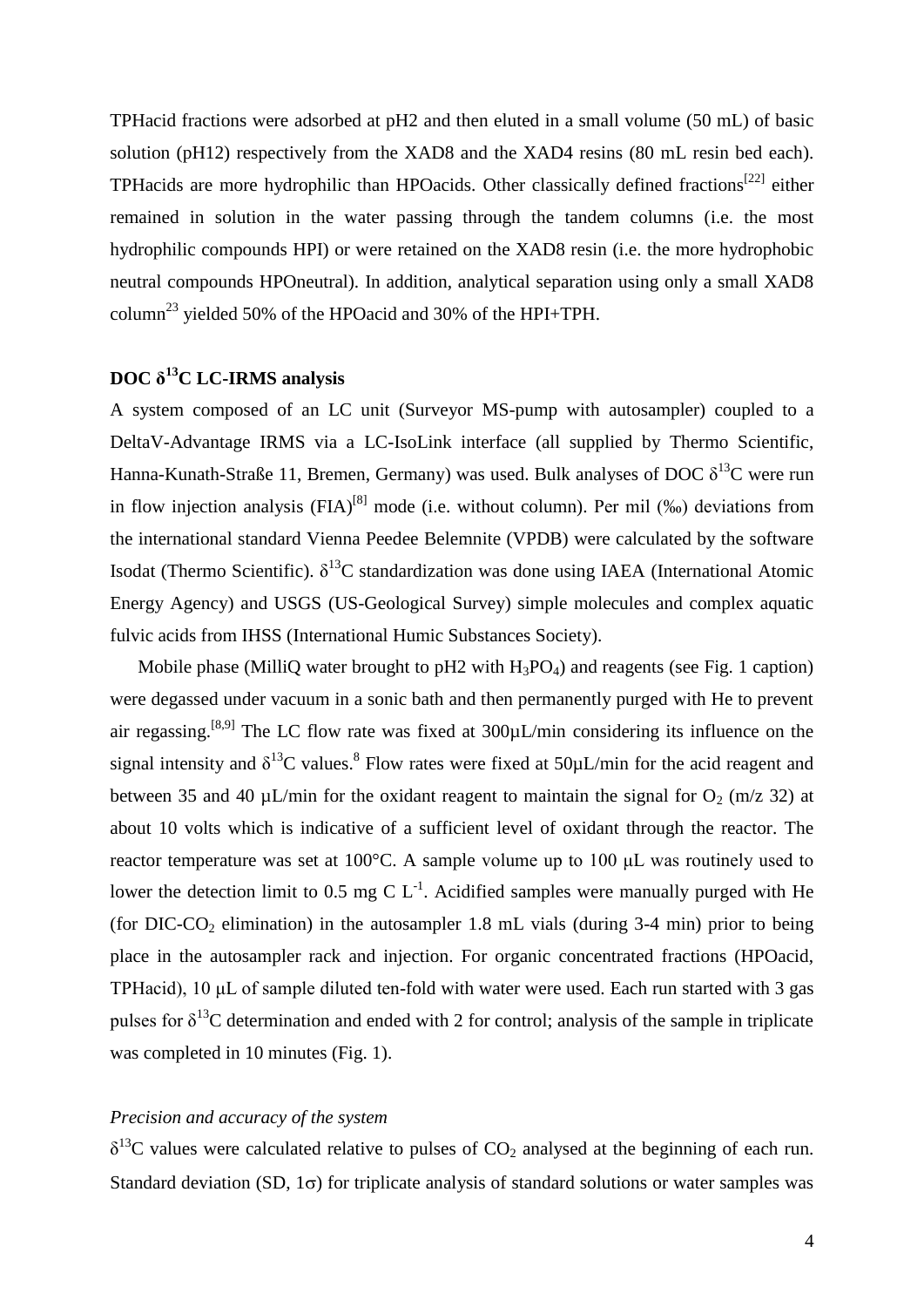less than 0.1‰. The  $\delta^{13}C$  value of the CO<sub>2</sub> monitor gas was repeatedly calibrated over a set of reference standard compounds dissolved in water. The set comprising both simple molecules and natural complex macromolecules ranged from -10.45‰ (sucrose IAEA-CH-6) to -27.6‰ (Suwannee River fulvic acid IHSS-1S101F). Intermediate  $\delta^{13}$ C values may be found with sucrose IAEA-C6, -10.8‰; oxalic acid IAEA-C8, -18.3‰ and glutamic acid USGS-40, -26.39‰. The stability over time of the system was controlled by plotting the reference standard  $\delta^{13}$ C values versus measured values. In the example shown in Fig. 2, the maximum difference between targeted and measured values did not exceed 0.5‰. Least-squares linear regression of the data can be used to correct measured values within a 0.3‰ difference to standard values.

#### *Influence of acidification and purging - Reproducibility*

Purging DIC before analysis is an obligatory step when measuring measure DOC  $\delta^{13}$ C in natural waters.<sup>[1]</sup> In view of the principle of in-flow injection of the water sample in the mobile phase on-line the reactor and the gas exchanger, a simple method consisted in acidifying and purging samples before injection (NPOC treatment). Depending on the alkalinity of the samples, 1 or 2 drops of concentrated phosphoric acid or nitric acid (Merck Suprapur®) were used per 5 mL of water sample. The influence of purging time was tested on MilliQ solutions of Suwannee River fulvic acid and K-biphtalate (Merck Standard compound for elementary analysis used for DOC quantification) and a natural soil water sample, all acidified with phosphoric acid (Fig. 3). Purging was done manually in the 1.8 mL autosampler vials with a flux of He (derived from the reagents and mobile phase purging lines) introduced with a stainless steel syringe needle through the vial septum. As shown in Fig. 3, the influence of dissolved  $CO<sub>2</sub>$  was smaller in the case of the MilliQ solutions than for natural water but still remained substantial. A purging time of 3 to 4 minutes was considered sufficient. Mean values and SD for the  $\geq 3$  min purging time range ( $\geq 1$  min for K-biphtalate) are also given in Fig.3. The mean  $\delta^{13}$ C value (-27.58  $\pm$  0.05‰, 1 $\sigma$ ) found for the river fulvic acid solution along the 3 to 10 min purge time range conformed to the value given by the IHSS (-27.6‰). Assays with unacidified or acidified but unpurged fulvic acid solution, beside having a less negative mean  $\delta^{13}C$  value, also had a larger SD, likely due to variable levels of contamination by  $CO<sub>2</sub>$ . Duplicate tests with nitric acid did not significantly change the mean values and SD. On the contrary, an alteration in the peak shape and more negative values were found when HCl was used, due to an incomplete oxidation of organic carbon in the reactor. The interference of halides in WCO methods has been overcome in large volume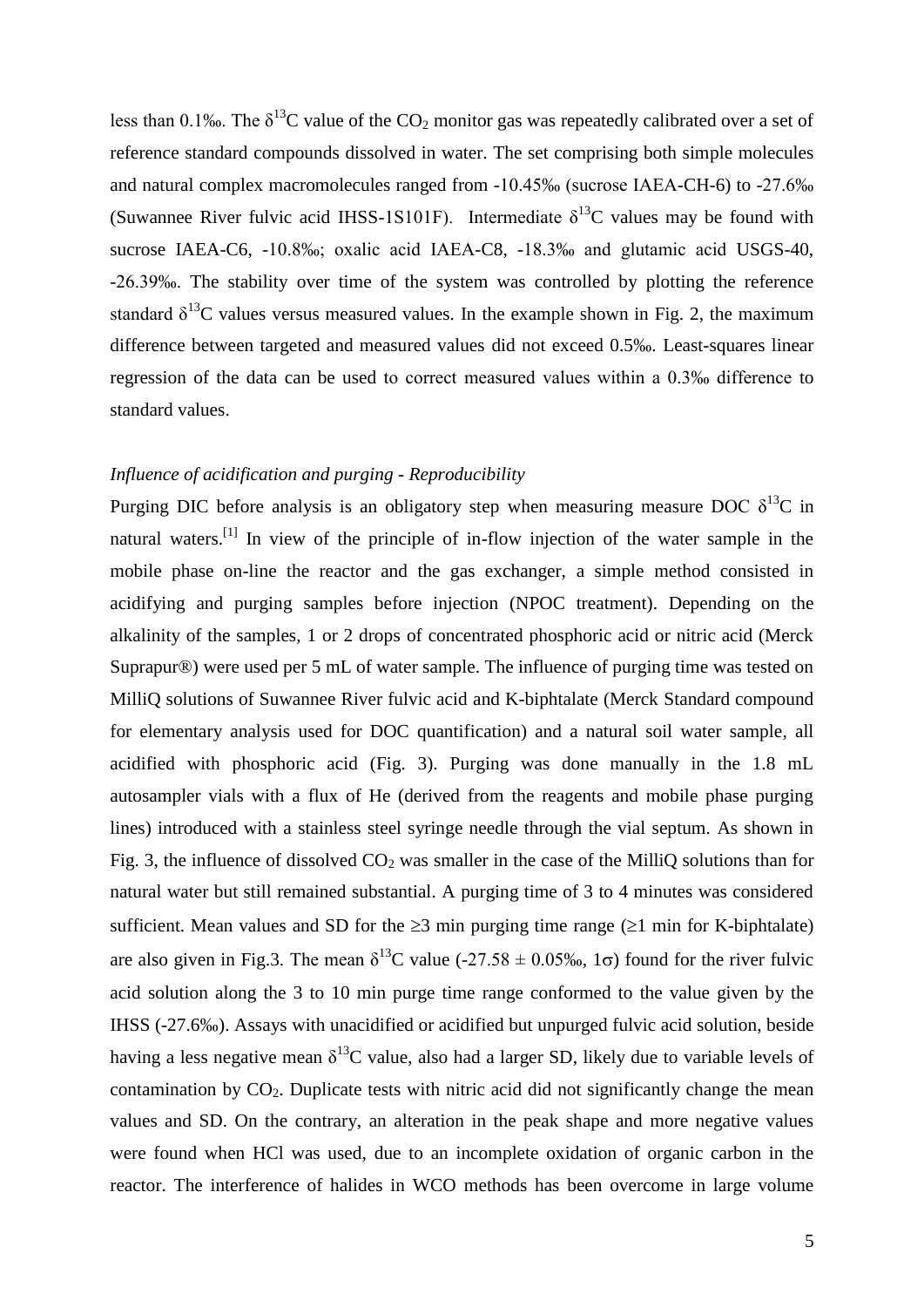reactor systems by adding larger quantities of persulphate.<sup>[2,3]</sup> This interference seems however to be an obstacle when analysing low DOC saline waters with the LC interface used in this work. The potential effects of adding acid in samples were commented on by De Troyer et al.<sup>[6]</sup> who concluded that the NPOC treatment was acceptable for HTC  $\delta^{13}$ C analysis. The long term storage of acidified rich DOC samples should however be avoided because of the possible flocculation of macromolecular substances. This will increase the risk of plugging the on-line filter set at the entry of the LC interface reactor and of losing a fraction of the sample DOC pool, potentially resulting in biased  $\delta^{13}C$  values.

#### *Linearity - Background and blank levels - Quantification of DOC*

Using benzoic acid solutions, Krummen et al.<sup>[7]</sup> in the original publication on the LC IsoLink interface found the linearity of the system to range from 200 to 2000 ng C. Dilution series of the same solutions used above (Fig. 3) were analysed to confirm the compatibility of the method with the concentration range and the type of organic matter found in natural waters. As shown in Fig. 4, mean  $\delta^{13}$ C values were within about  $\pm 0.1$  SD for the range 1-10 mg DOC/L (i.e. 100-1000 ng C). The mean values for the soil water sample and the stream fulvic acid were not distinguishable from Fig. 3 runs. The value calculated for K-biphtalate by this run was less negative (-26.3‰ against -26.8‰) but the mean value was still within a 0.3‰ SD.

With the water mobile phase used in this study a m/z 44 low background between 60 and 70 mV was maintained. The pulse intensity of the  $CO<sub>2</sub>$  monitor gas was set around 2 V (1750) mV in Fig. 1) by fixing gas pressure at the LC IsoLink interface entry gauge. Over the years, many factors may cause variation in the intensity of the system signal<sup>[8]</sup> (e. g. new filament, source focussing, adjustment of the open split units and He flows) which can be monitored by fixing the reference gas entry pressure. Unlike HTC systems, the mobile phase and reagents continuous flow principle of the LC interface generates no instrument blank. Injection of 100  $\mu$ L of degassed acidified MilliQ water gave however a blank signal around 1 $\pm$ 0.5 Vs (equal to about 0.1 mg DOC/L), mostly attributable to the acid introduced into the samples. No blank correction of  $\delta^{13}$ C values was considered necessary from a concentration limit of 1 mg DOC/L. Under that limit the signal intensity (area in Vs) appears too small to give a correct calculation of  $\delta^{13}$ C values in accordance with linearity evaluations.

Solutions of either K-biphtalate or benzoic acid (IVA Analysentechnik, Meerbusch, Germany) were used as DOC standards for calibration with no difference in the concentration (mg C/L) versus IRMS peak area (Volt·sec) relations. Calibration may however vary over the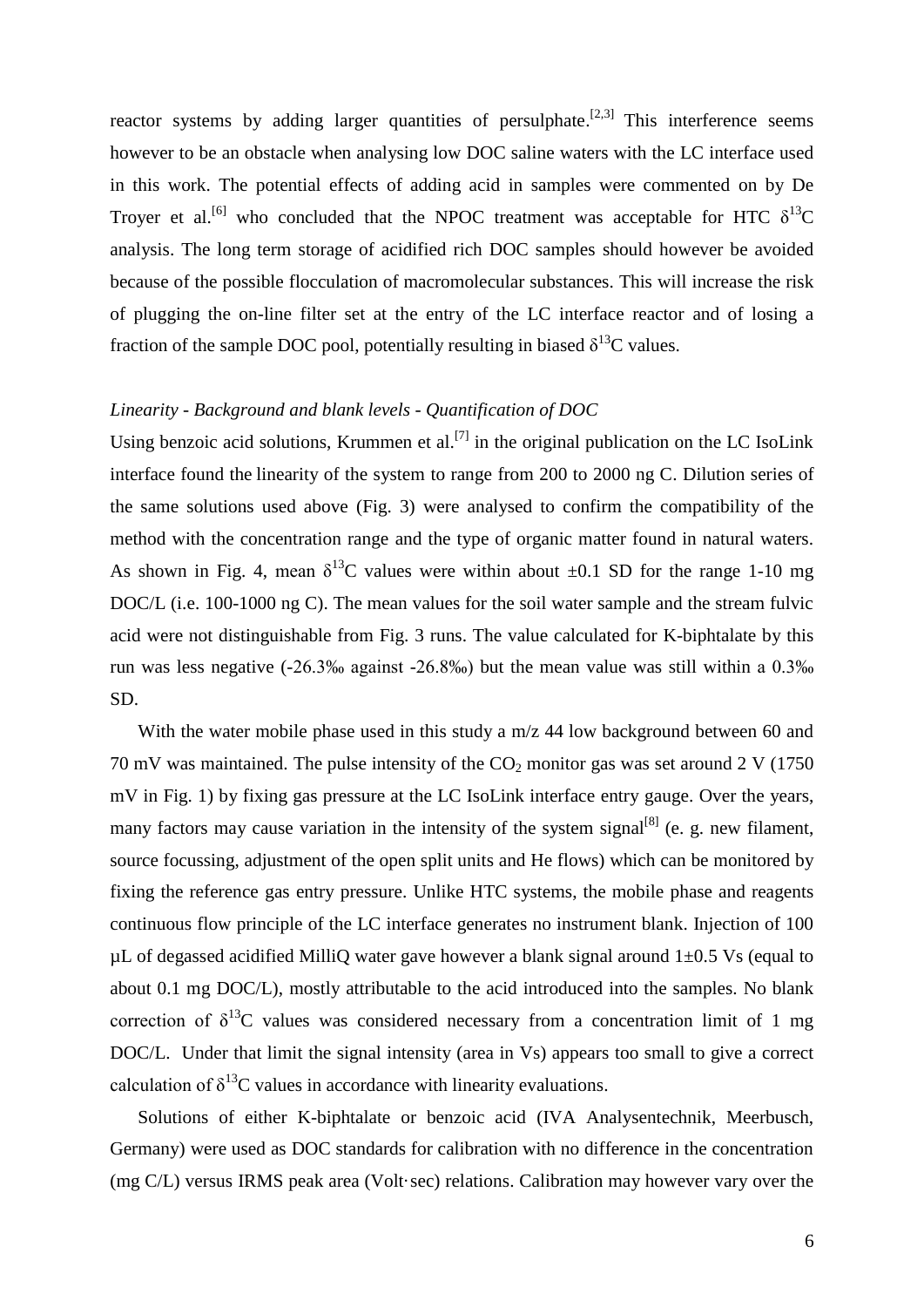years by more than 50% and needs to be checked daily. DOC quantification down to 0.25 mg C/L was possible with a precision (SD) of  $\leq 0.02$  mg/L and an standard error of about 0.1 mg  $CL$  (n = 10). Comparison with quantification using a high temperature catalytic total organic carbon (TOC) analyzer (Shimadzu TOC 5000A) is shown in Fig.5 for part of the whole sample set. Considering the delays between the two quantification runs and the multiplicity of subsamples, the 1 mg C/L standard error concordance indicates no systematic error in DOC concentrations obtained by LC-IRMS. A recent better-controlled interlaboratory comparison test (LC IsoLink-IRMS; ISTO versus Shimadzu TOC 5000 LGE/IPGP; Laboratoire de Géochimie des Eaux / Institut de Physique du Globe de Paris) on stream waters from the Amazonas-Rio Negro River system was conducted with only a 0.25 mg/L standard error in a 2-8 mg/L DOC range (unpublished results).

### APPLICATION TO NATURAL WATER

## **Mapping DOC δ <sup>13</sup>C in soil waters at the plot scale**

Results are shown in Fig. 6 and Table 1. Values fell in a narrow range, between -27.4 and -29.9‰ averaging as a whole -28.7  $\pm$  0.6‰ (1 $\sigma$ , n=70). The soil water  $\delta^{13}$ C values were only averaged to compare to stream water values and to separate domains in the plot. Actually the spatial distribution of the values (although not large enough to be analysed statistically) does not appear to be uniform. A cluster with the more negative values is distinguishable overlapping previously defined sector (ii), where higher DOC concentrations were assumed to be linked to upper levels of the water table and an enhanced contact between water and organic top soil layers<sup>[10]</sup>.

#### **Comparison with the stream waters draining the plot**

Both the  $\delta^{13}$ C of bulk stream DOC (-28.8  $\pm$  0.4‰, n=3) and the XAD4 TPHacid fraction (-28.5‰), matched the plot average soil water value (-28.7  $\pm$  0.6‰). However the more hydrophobic XAD8 HPOacid fraction (-30.0‰) was found to be 1.5‰ more negative, being therefore closer to the set of values found in the sector (ii) (green grass symbol in Fig. 6). The more negative  $\delta^{13}C$  signature of hydrophobic fractions had already been documented for example in forest soils by Kaiser et al.<sup>[16]</sup> who found a difference of about 3‰. This general characteristic of hydrophobic fractions was attributed to the larger contribution of compounds derived from lignin that are depleted in  ${}^{13}C$ .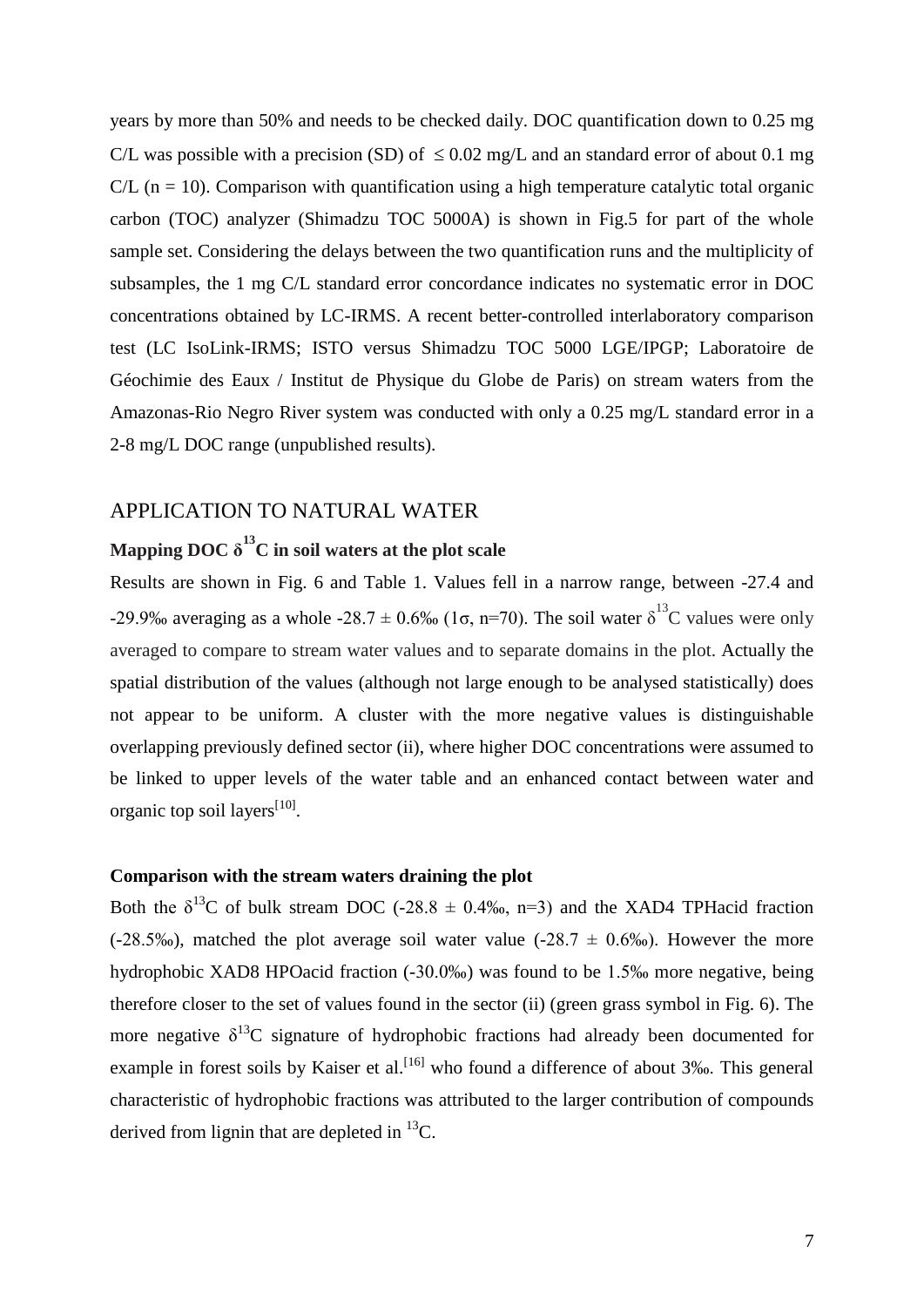The comparison between the TPHacid and HPOacid  $\delta^{13}$ C in the stream and the spatial DOC  $\delta^{13}$ C distribution in the plot suggests that the different areas in the plot may contribute differently to the stream DOC pool. Well-aerated and drained hedgerow banks may produce more hydrophilic and transphilic organic fractions (less negative  $\delta^{13}$ C values) whereas more poorly drained places may supply a more hydrophobic pool (more negative values). This hypothesis agrees with the higher ionic strength and more oxic conditions prevailing in the proximity of hedgerows<sup>[10]</sup>, which are factors known to enhance flocculation and sorption of the more hydrophobic dissolved humic substances<sup>[11,12]</sup> and thus to influence DOC  $\delta^{13}$ C evolution through soil profiles.<sup>[15,16,24]</sup>

To ascertain this, analysis of the hydrophobic and hydrophilic pools of the soil waters should be carried out. The off-line extraction and concentration of organic fractions by XAD resins are however highly time- and sample-consuming while on-line LC-IRMS methods are opening up new perspectives. The application of LC-IRMS coupled size exclusion chromatography (SEC) to the XAD resin fractions analysed in this study,  $[25]$  although potentially a promising tool for discriminating dissolved substances on a molecular weight and stable carbon isotope basis, did not answer the question. The on-line analytic separation of hydrophilic and hydrophobic fractions on small volumes<sup>[23]</sup> would be a better approach provided that it is adapted to LC-IRMS constraints. Temperature programmable LC capabilities<sup>[26]</sup> should preferably be explored.

#### Conclusions and recommendations

Although the above discussion requires further work to be conclusive, the LC IsoLink interface was shown to be a useful high-sensitivity tool for the reproducible and accurate IRMS on-line determination of  $\delta^{13}C$  values of DOC in fresh waters. The technique allows large sampling and a fast field survey in a comparable approach to that developed by Jochmann et al.<sup>[9]</sup> in another domain. Analysis in triplicate takes only 10 mn and consumes small sample volumes (a few mL,  $100\mu$ L single injection) of natural water just filtered and acidified. Accurate  $\delta^{13}C$  determination was possible down to 1 mg DOC/L and DOC quantification down to 0.25 mg C/L with a precision (SD) of  $\leq$  0.02 mg/L and an standard error of about 0.1 mg C/L. Comparison with the HTC TOC analyzer did not reveal any systematic error in DOC evaluation by this WCO-based interface. Compared to other existing HTC or WCO methods, a further advantage of the LC-IRMS is that there is no need to apply blank corrections for  $\delta^{13}$ C calculations. Extreme care should be taken during the purge step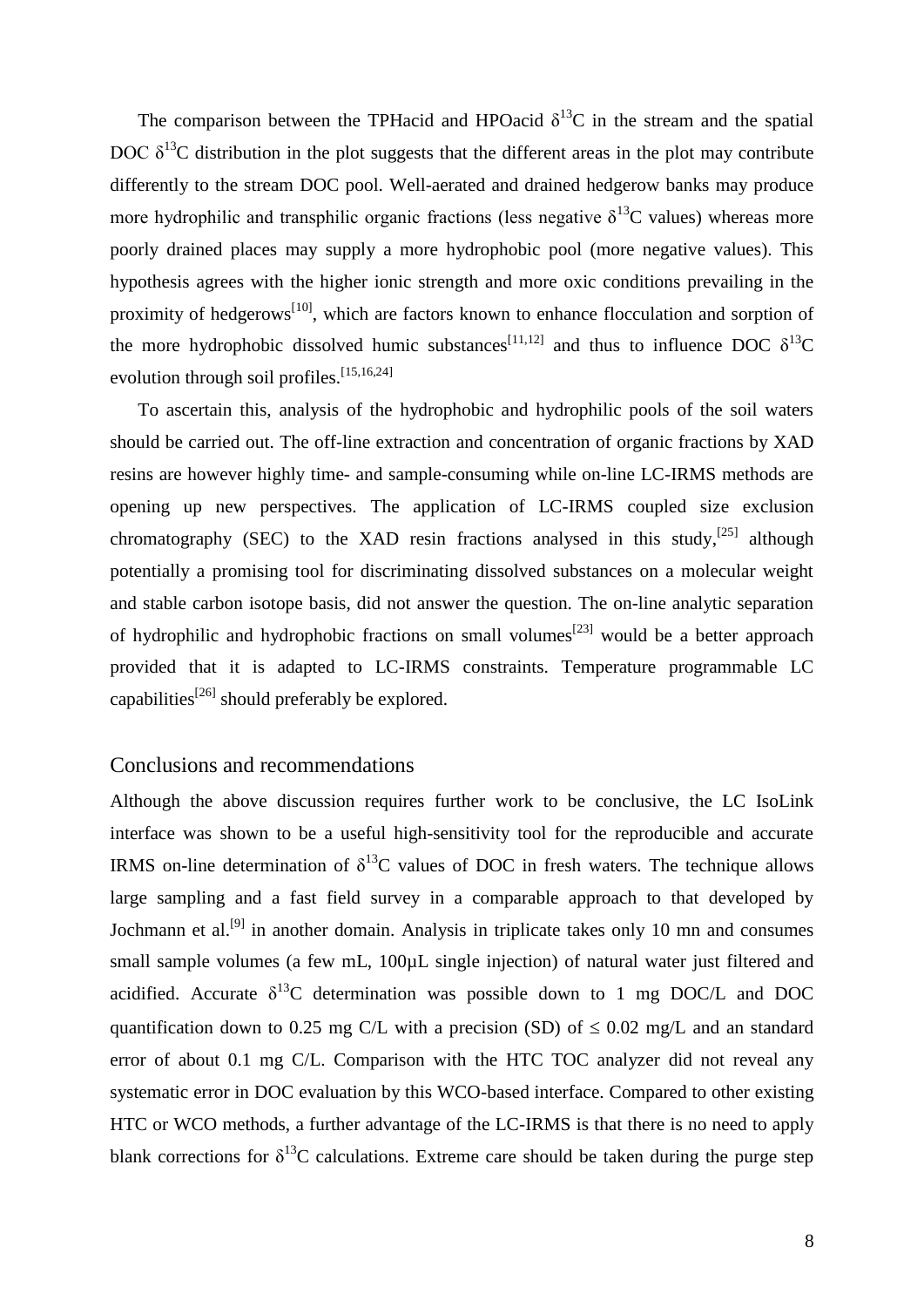prior to injection since experience has proved that an uncontrolled He flow deficiency during manual purge was certainly the main cause of failed analysis. The use of an automatic sampler with a gas sparging option (as in most commercial TOC analyzers) would be a significant improvement. The main drawback of the WCO principle of the LC-IRMS interface would concerns the analysis of low DOC saline solutions owing to only partial oxidation of organic compounds in the on-line reactor.

## Acknowledgments

Sophie Cornu (INRA) and Ary Bruand (ISTO) are warmly thanked for their help during the winter field work and Dieter Juchelka (Thermo Scientific, Bremen) for technical support. The referees are sincerely acknowledged for their valuable comments which have contributed to improving the manuscript.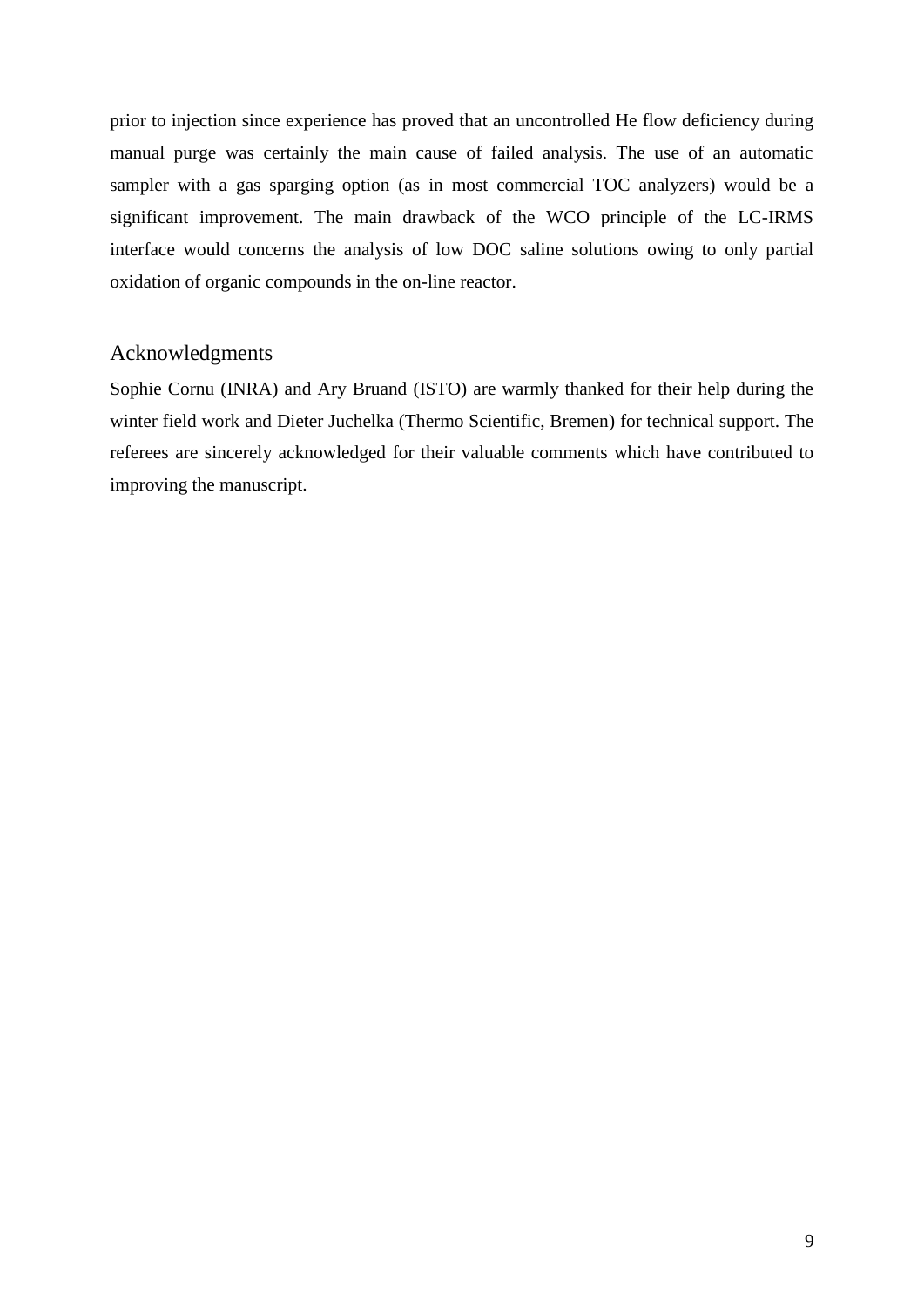### References

 $\overline{a}$ 

[1] G. St-Jean. Automated quantitative and isotopic (13C) analysis of dissolved inorganic carbon and dissolved organic carbon in continuous-flow using a total organic carbon analyser. *Rapid Comm. Mass Spectrom.* **2003**, *17*, 419.

[2] S. Bouillon, M. Korntheuer, W. Baeyens, F. Dehairs. A new automated setup for stable isotope analysis of dissolved organic carbon. *Limnol. Oceanogr.: Methods* **2006**, *4*, 216.

[3] C.L. Osburn, G. St-Jean. The use of wet chemical oxidation with high-amplification isotope ratio mass spectrometry (WCO-IRMS) to measure stable isotope values of dissolved organic carbon in seawater. *Limnol. Oceanogr.: Methods* **2007**, *5*, 296.

[4] S.Q. Lang, M.D. Lilley, J.I. Hedges. A method to measure the isotopic (13C) composition of dissolved organic carbon using a high temperature combustion instrument. *Mar. Chem.* **2007,** *103*, 318.

[5] R.J. Panetta, M. Ibrahim, Y. Gelinas. Coupling a high-temperature catalytic oxidation total organic carbon analyzer to an isotope ratio mass spectrometer to measure natural-abundance δ <sup>13</sup>C-dissolved organic carbon in marine and freshwater samples. *Anal. Chem.* **2008**, *80*, 5232.

[6] I. De Troyer, S. Bouillon, S. Barker, C. Perry, K. Coorevits, R. Merckx. Stable isotope analysis of dissolved organic carbon in soil solutions using a catalytic combustion total organic carbon analyzer-isotope ratio mass spectrometer with a cryofocusing interface. *Rapid Commun. Mass Spectrom.* **2010**, *24*, 365.

[7] M. Krummen, A.W. Hilkert, D. Juchelka, A. Duhr, H.J. Schlüter, R. Pesch. A new concept for isotope ratio monitoring liquid chromatography/mass spectrometry. *Rapid Commun. Mass Spectrom.* **2004**, *18*, 2260.

[8] J.-P. Godin, J. Hau, L.-B. Fay, G. Hopfgartner. Isotope ratio monitoring of small molecules and macromolecules by liquid chromatography coupled to isotope ratio mass spectrometry. *Rapid Commun. Mass Spectrom.* **2005**, *19*, 2689.

[9] M.A. Jochmann, D. Steinmann, M. Stephan, T.C. Schmidt. Flow injection analysisisotope ratio mass spectrometry for bulk carbon stable isotope analysis of alcoholic beverages. *J. Agric. Food Chem.* **2009**, *57*, 10489.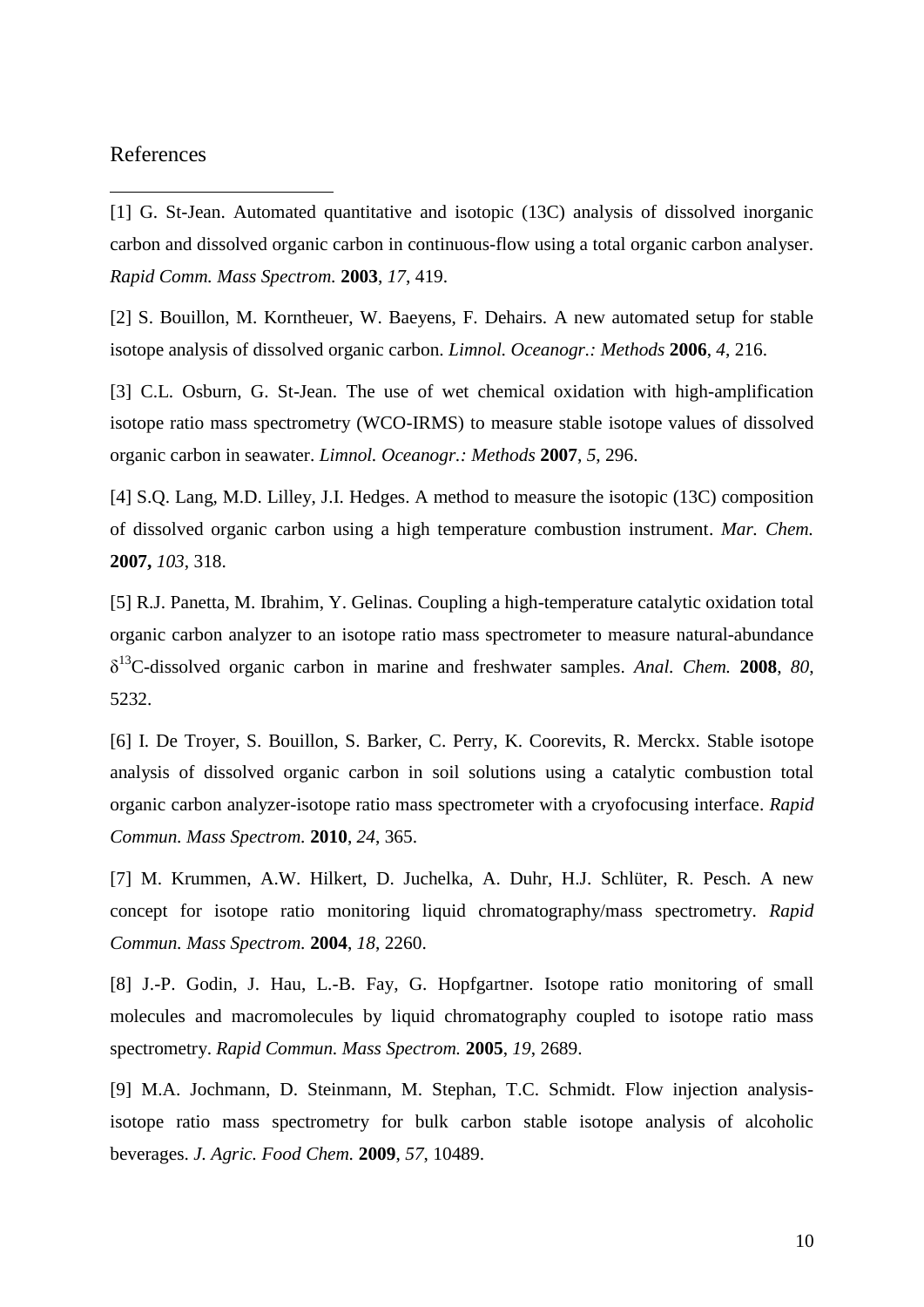[10] P. Albéric, A. Vennink, S. Cornu, H. Bourennane, A. Bruand. A snapshot of soil water composition as an indicator of contrasted redox environments in a hedged farmland plot. *Sci. Total Environ.* **2009**, *407*, 5719.

 $\overline{a}$ 

[11] K. Kalbitz, S. Solinger, J.-H. Park, B. Michalzik, E. Matzner. Controls on the dynamics of dissolved organic matter in soils: A review. *Soil Sci.* **2000**, *165*, 277.

[12] S. Fiedler, K. Kalbitz. Concentrations and properties of dissolved organic matter in forest soils as affected by the redox regime. *Soil Sci.* **2003**, *168*, 793.

[13] J. Balesdent, A. Mariotti, in *Mass Spectrometry of Soils*, (Eds: J.W. Boutton, S.I. Yamosaki). Marcel Dekker, New York, **1996**, pp. 88-111.

[14] E.M. Galimov. Isotope organic geochemistry. *Org. Geochem.* **2006**, *37*, 1200.

[15] C.C. Cleveland, J.C. Neff, A.R. Townsend, E. Hood. Composition, dynamics, and fate of leached dissolved organic matter in terrestrial ecosystems: Results from a decomposition experiment. *Ecosystems* **2004**, *7*, 275.

[16] K. Kaiser, G. Guggenberger, W. Zech. Isotopic fractionation of dissolved organic carbon in shallow forest soils as affect by sorption. *Eur. J. Soil Sci.* **2001**, *52*, 585.

[17] B. Ludwig, B. Heil, H. Flessa, F. Beese. Dissolved organic carbon in seepage water –

Production and transformation during soil passage. *Acta hydrochim. hydrobiol.* **2000**, *28*, 77.

[18] M. Meybeck, in *Erosion and Carbon Dynamics*, (Eds: E.J. Roose, R. Lal, C. Feller, B. Barthès, B.A. Stewart BA). Advances in Soil Science, CRC Press, Boca Raton, **2005**, pp. 209-238.

[19] S. Cornu, V. Deschatrettes, S. Salvador-Blanes, B. Clozel, M. Hardy, S. Branchut, L. Le Forestier. Trace element accumulation in Mn–Fe-oxide nodules of a planosolic horizon. Geoderma **2005**, *125*, 11.

[20] G. Bourrié, V. Maître, P. Curmi. Mise en évidence de deux dynamiques saisonnières du fer dans les sols hydromorphes en climat tempéré. *C. R. Acad. Sci. - Série II* **1994**, *318*, 87.

[21] F. Delarue, S. Cornu, J. Daroussin, S. Salvador-Blanes, H. Bourennane, P. Albéric, A. Vennink, A. Bruand, D. King. 3D representation of soil distribution: An approach for understanding pedogenesis. *C. R. Geoscience* **2009**, *341*, 486.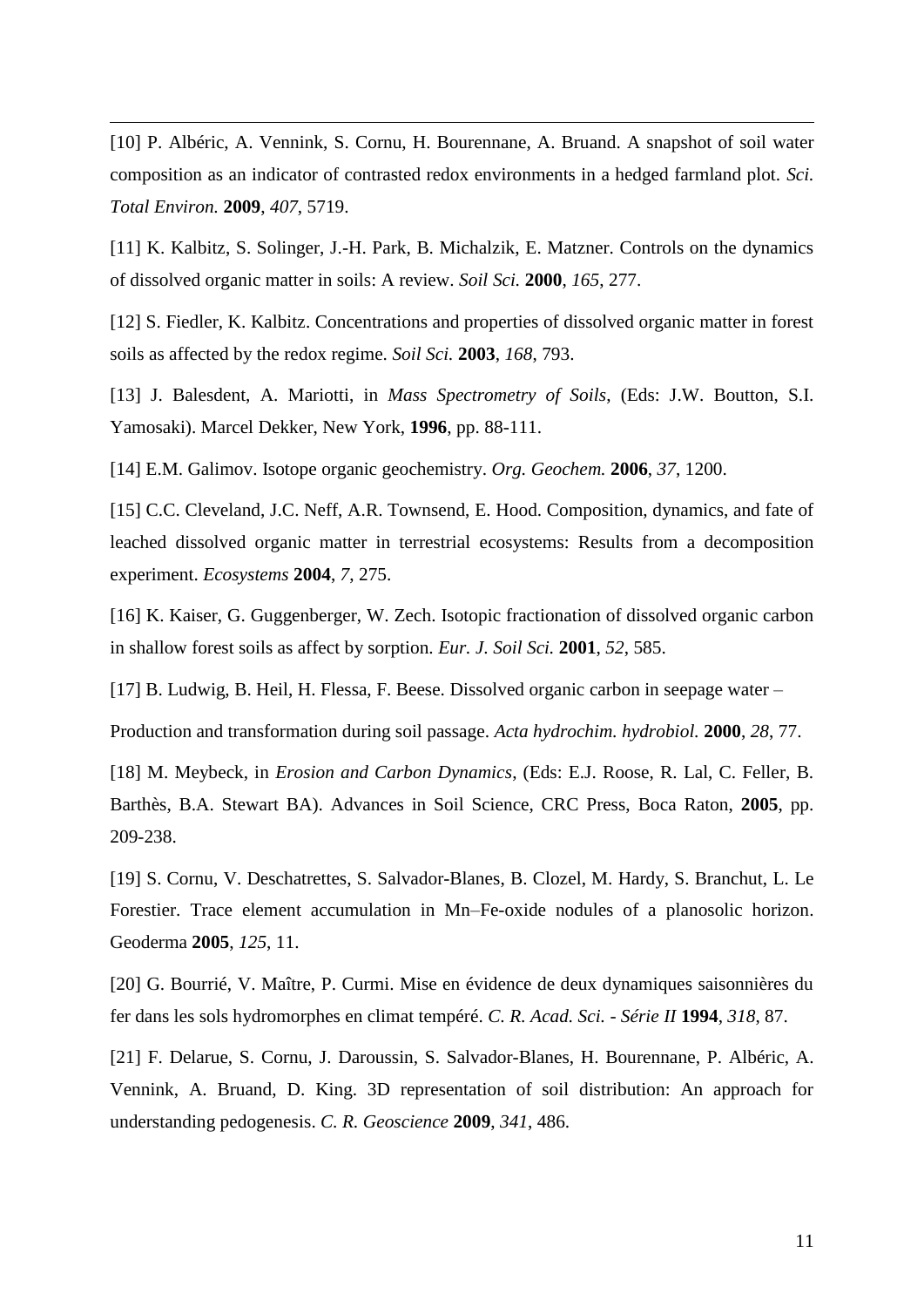[22] G.R. Aiken, D.M. McKnight, K.A. Thorn, E.M. Thurman. Isolation of hydrophilic acids from water using nonionic macroporous resins. *Org. Geochem.* **1992**, *18*, 567.

 $\overline{a}$ 

[23] C. Marchand, P. Albéric, E. Lallier-Vergès, F. Baltzer. Distribution and characteristics of dissolved organic matter in mangrove sediment pore waters along the coastline of French Guiana. *Biogeochemistry* **2006**, *81*, 59.

[24] E. Lloret, C. Dessert, J. Gaillardet, P. Albéric, O. Crispi, C. Chaduteau, M.F. Benedetti. Comparison of dissolved inorganic and organic carbon yields and fluxes in the watersheds of tropical volcanic islands, examples from Guadeloupe (French West Indies). *Chem. Geol.* **2011**, *280*, 65.

[25] P. Albéric, P. Gautret, D. Juchelka. irm-LC/MS:  $\delta^{13}$ C analysis of dissolved organic matter in natural waters. *Application Note Thermo Scientific* **2010**, *AN30198*.

[26] J.-P. Godin, G. Hopfgartner, L. Fay. Temperature-programmed high-performance liquid chromatography coupled to isotope ratio mass spectrometry. *Anal. Chem.* **2008**, *80*, 7144.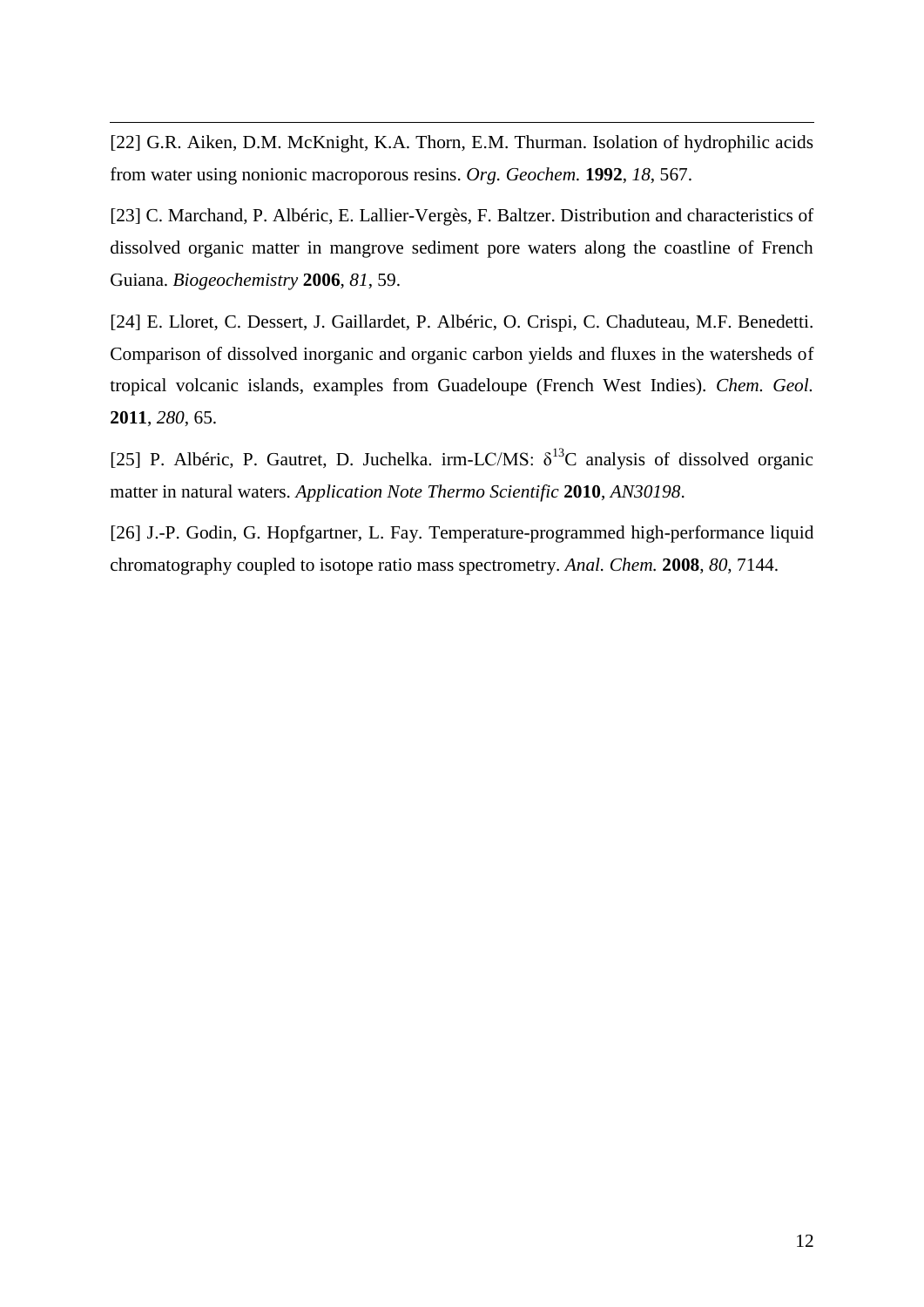| Sample                            | $\delta^{13}C$ (%o) |
|-----------------------------------|---------------------|
| Soil Water DOC (average, $n=70$ ) | $-28.7 + 0.6$       |
| Soil water DOC (maximum)          | $-27.4$             |
| Soil water DOC (minimum)          | $-29.9$             |
| Bulk Stream DOC (average, n=3)    | $-28.8 \pm 0.4$     |
| Bulk TPHacid (stream)             | $-28.5$             |
| Bulk HPOacid (stream)             | $-30.0$             |

Table 1.  $\delta^{13}$ C composition relative to VPDB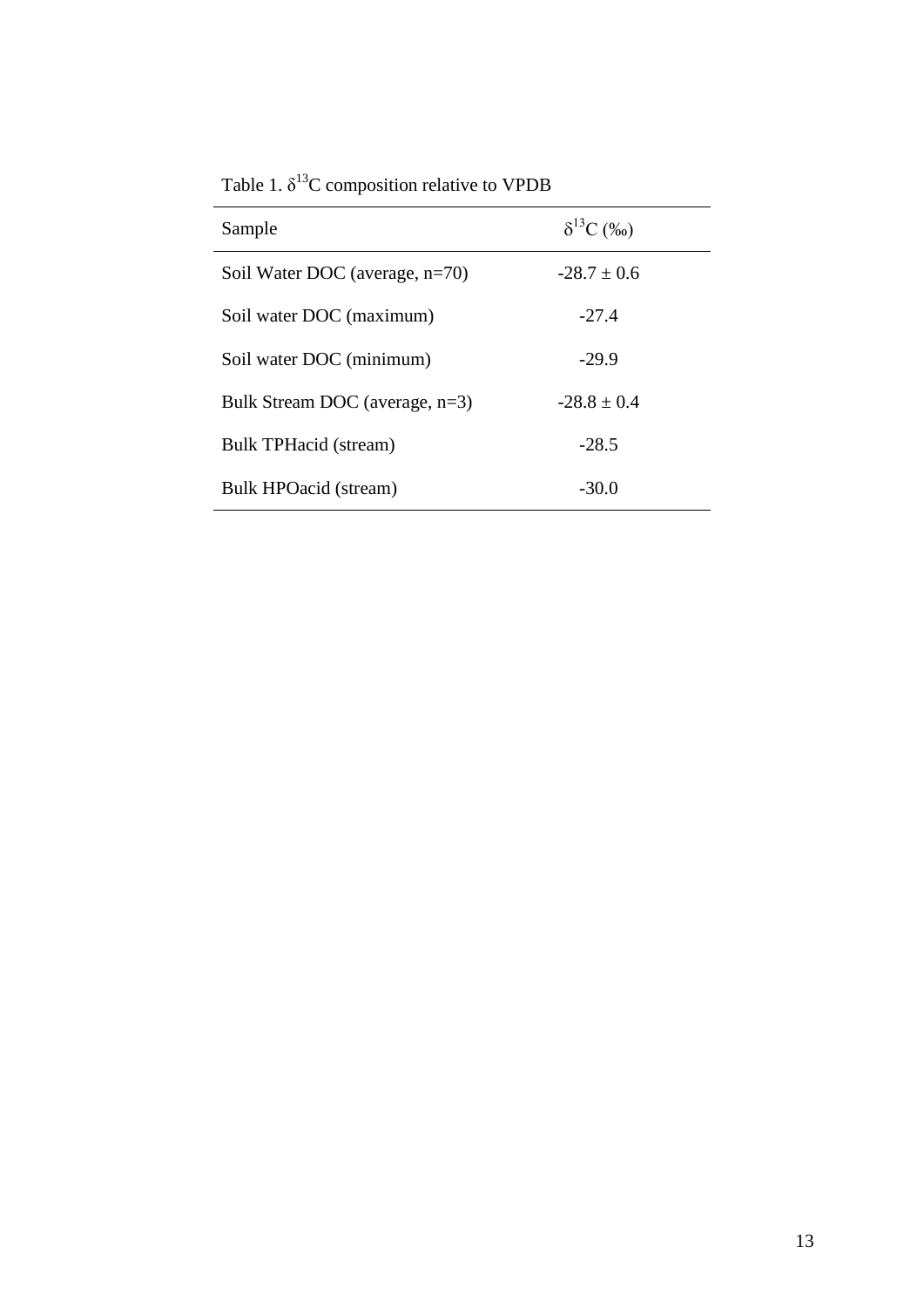#### Figure captions

Figure 1. Triplicate DOC  $\delta^{13}$ C flow injection analysis (FIA). Run starts with 3 monitor gas pulses for  $\delta^{13}$ C calculation and ends with 2 for control. Traces of m/z 44, 45 and 46 (two later amplified) are indicated. Full loop injection 100 µL. Sample preparation: filtration, acidification, gas purge. Mobile phase: MilliQ water pH 2 with  $H_3PO_4$ , 300  $\mu L/min$ ; T reactor 100°C; reagents: H<sub>3</sub>PO<sub>4</sub> 1.5M 50 $\mu$ L/min; Na<sub>2</sub>S<sub>2</sub>O<sub>8</sub> 0.4M 40 $\mu$ L/min. Triplicate analysis in 10 min.

Figure 2. Accuracy of the system. Calibration of the  $\delta^{13}C$  value of the CO<sub>2</sub> monitor gas over a set of reference standard compounds dissolved in water. Stability over time of the system was controlled by plotting the reference standard  $\delta^{13}$ C values versus measured values. The set of reference materials ranged from -10.45‰ (sucrose IAEA-CH-6) to -27.6‰ (Suwannee River fulvic acid IHSS-1S101F). Intermediate  $\delta^{13}$ C values correspond to sucrose IAEA-C6, -10.8‰; oxalic acid IAEA-C8, -18.3‰ and glutamic acid USGS-40, -26.39‰. Standard deviations for triplicate were less than the mark size. The difference between targeted and measured values did not exceed 0.5‰. Least-squares linear regression of the data can be used to correct measured values within a 0.3‰ difference.

Figure 3.  $\delta^{13}$ C values as a function of He purge time for three different solutions: Suwannee River fulvic acid IHSS-1S101F, K-biphtalate and a natural soil water sample. Symbols and error bars represent mean  $\pm$  standard deviation (SD) for triplicates. The mean  $\delta^{13}$ C values for the  $\geq$ 3 min purging time range ( $\geq$ 1 min for K-biphtalate) are also given.

Figure 4. Linearity.  $\delta^{13}C$  values against DOC concentrations for dilution series of the three different solutions as in Fig.3.

Figure 5. Comparison between DOC determinations by LC-IRMS flow injection analysis (FIA) and HTC Shimadzu TOC Analyzer. The solid line indicating the trend (and the correlation coefficient) between the two sets of data did not significantly diverge from the 1:1 line (dotted). In view of the delays between quantification runs and the multiplicity of subsamples, the  $\pm 1$  mg C/L standard error (n = 63) indicates no systematic error in DOC estimation by LC-IRMS (see text).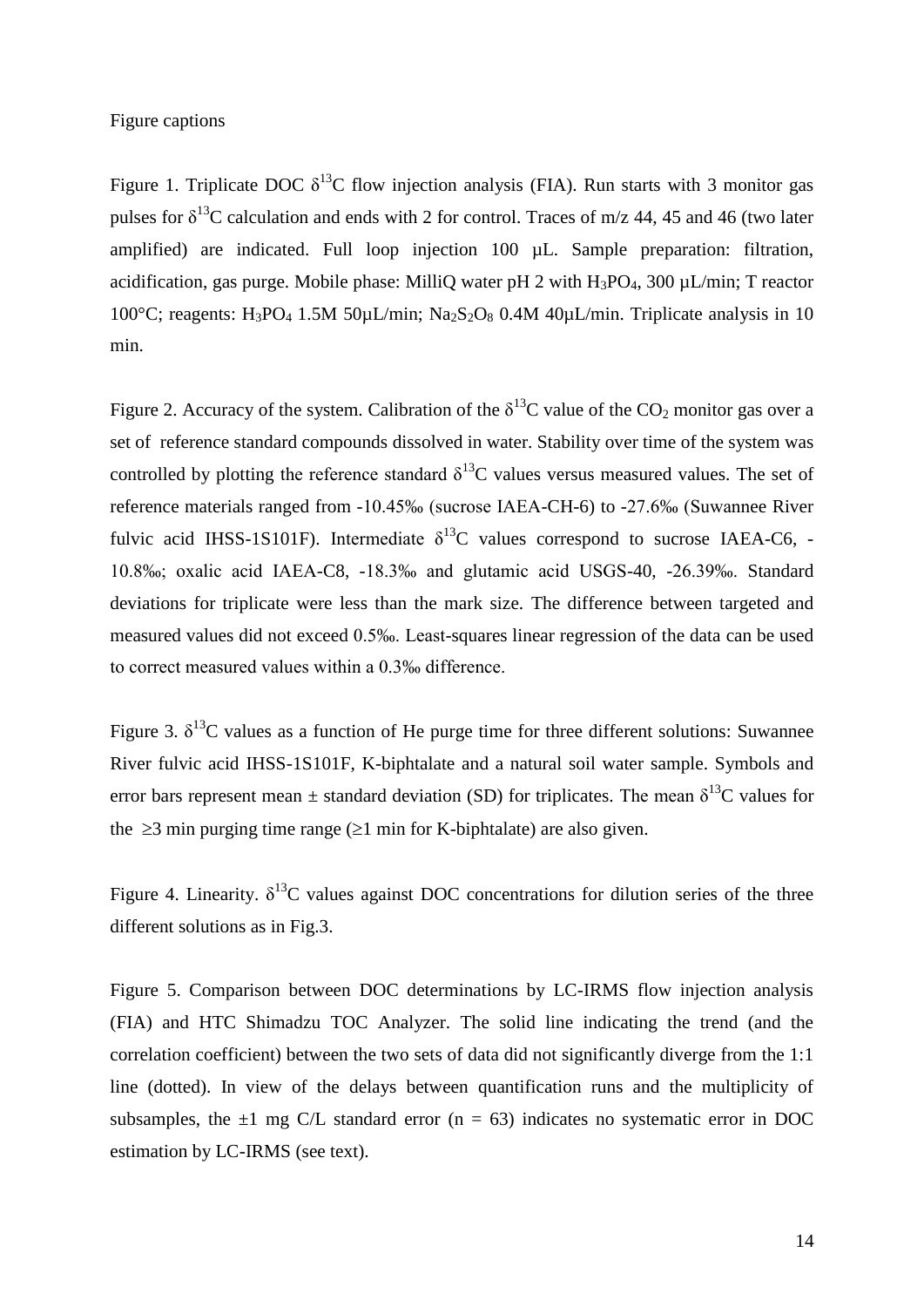Figure 6. Spatial distribution of soil water DOC  $\delta^{13}$ C in the plot. Most of the more negative values  $(\leq -29.3\%)$  overlapped sector (ii) in the central zone of the plot (green grass symbol), while less negative values were generally found along hedgerows. Black contour lines refer to soil surface elevation in metre above sea-level. Abscissa and ordinate tick intervals : 10 metres.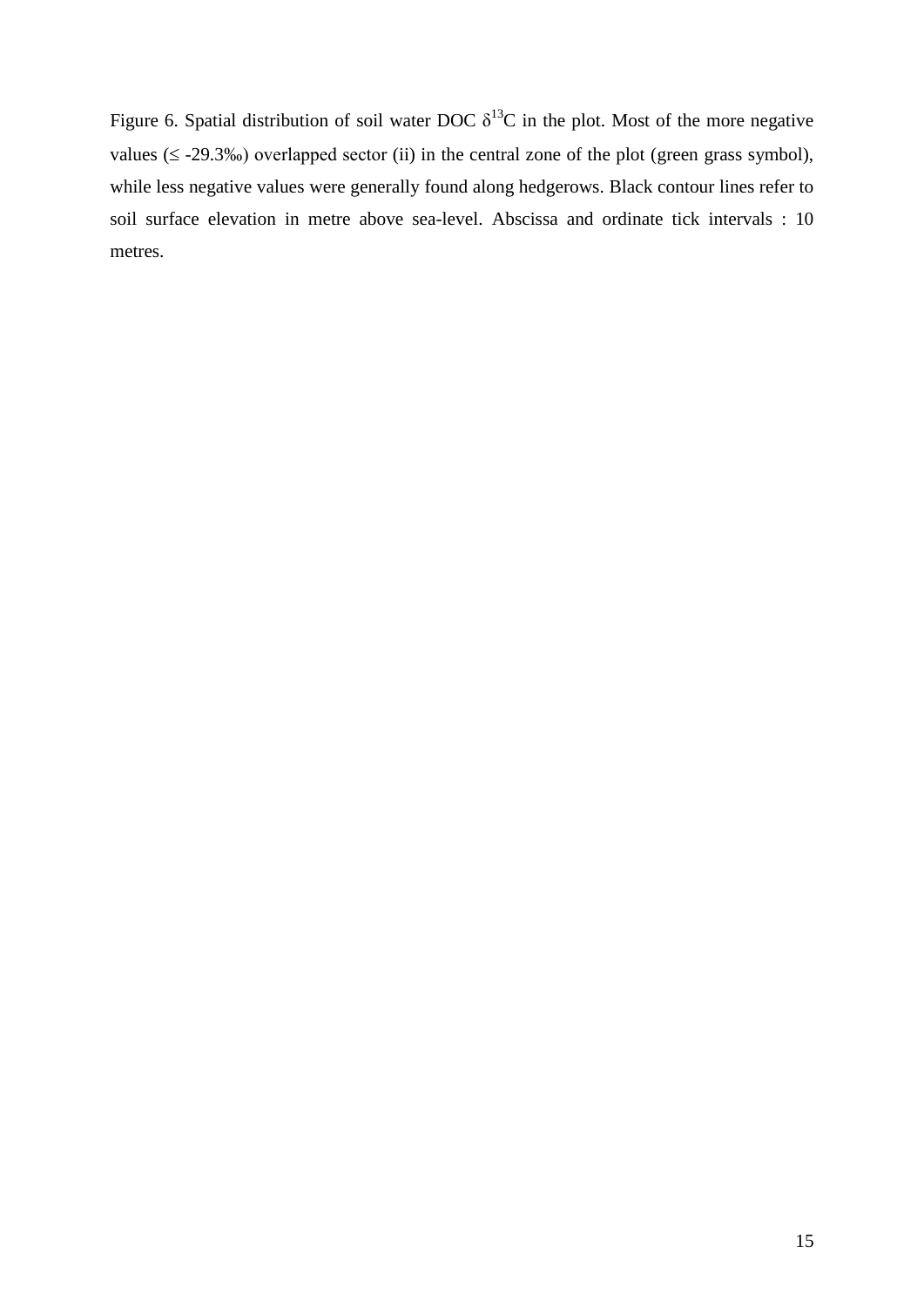

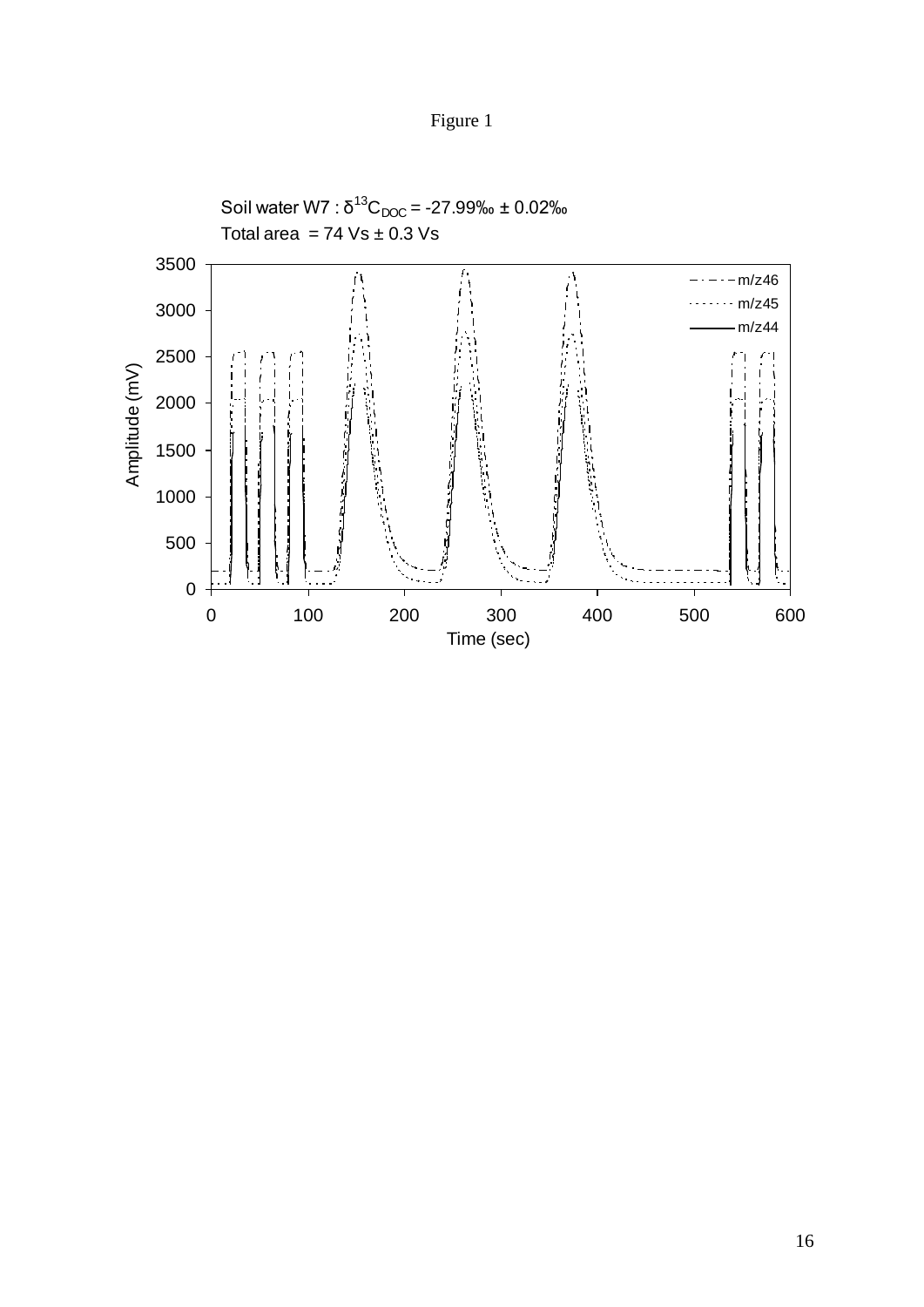

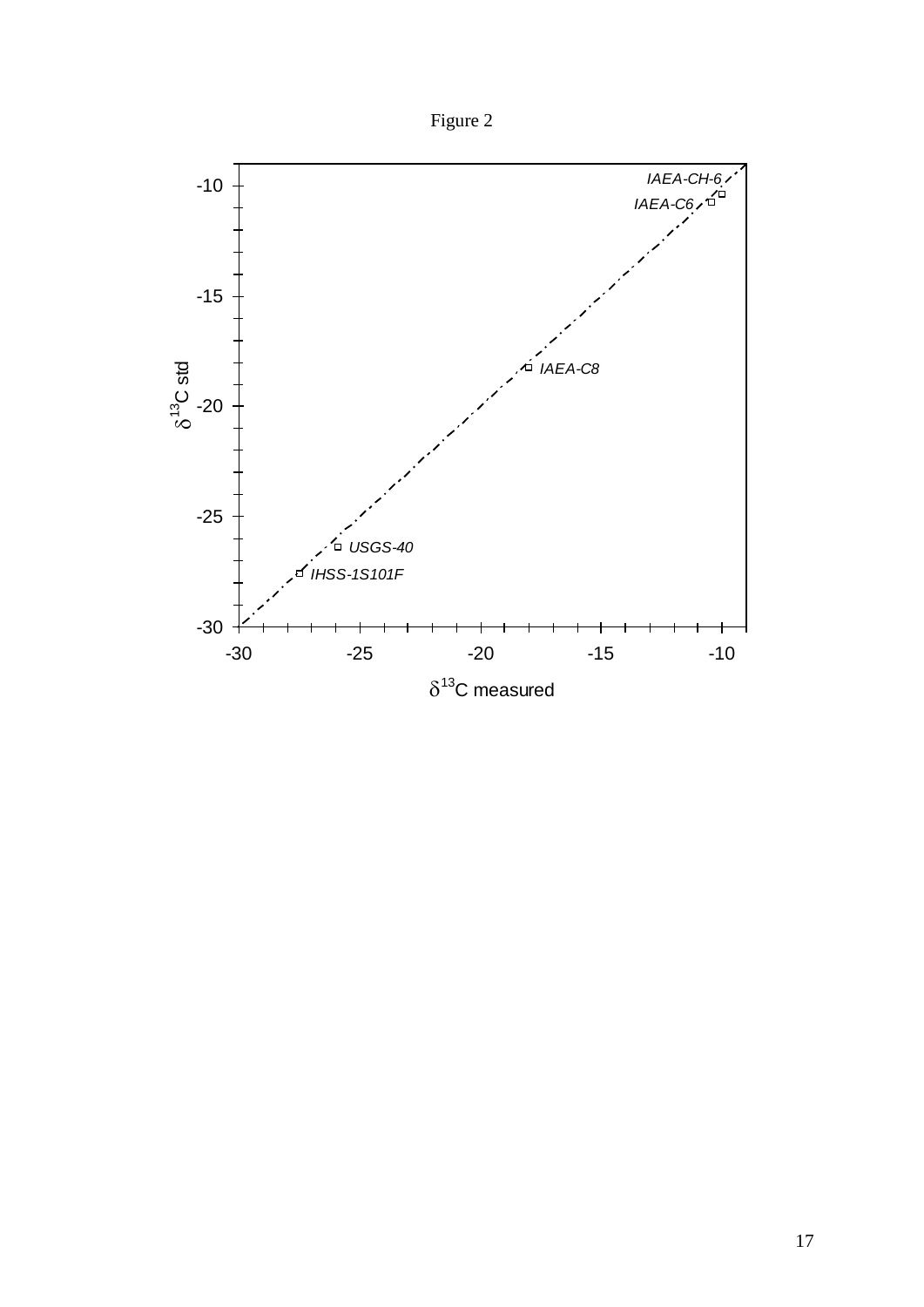Figure 3

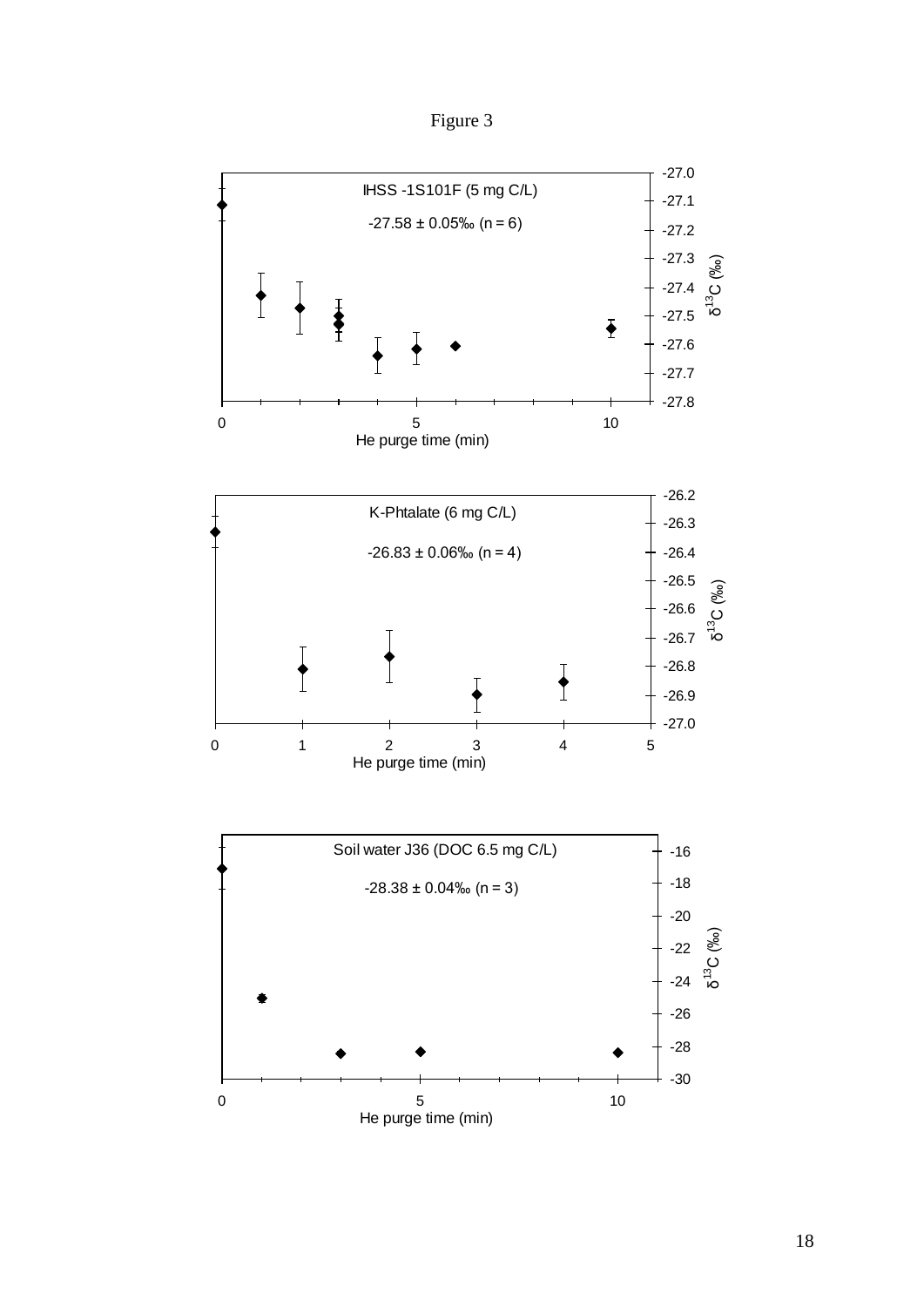